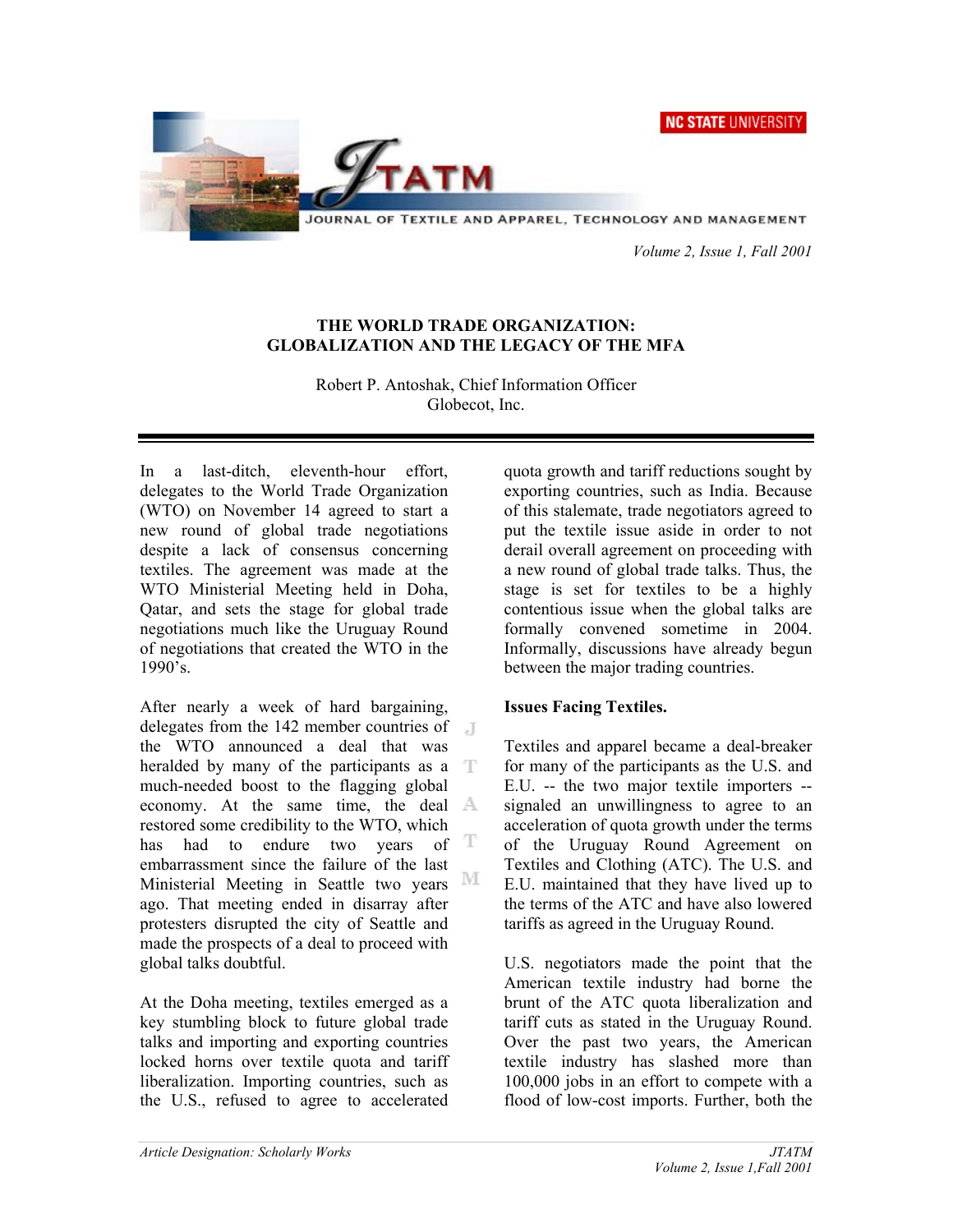U.S. and E.U. insisted that exporting nations have done very little to open up their markets to competition. For example, U.S. and E.U. negotiators explained that under the terms of the Uruguay Round agreement, developing countries were afforded much higher tariff rates than developed countries.

In turn, exporting nations -- led by India - continue to push for greater market access for textiles. Exporting countries maintain that the ATC has not been implemented by importing countries as set forth in the Uruguay Round. These countries explain that most of the quota liberalization has been put off by importing countries until the last stages of the ATC quota phase-out. They maintain that most quotas will not be eliminated until the end of the transition period in 2005.

For many developing countries, concern has arisen that the way in which developed countries have implemented the ATC has in fact been misleading. At the same time, these countries express outrage that textile tariffs in importing countries remain higher than that for other manufactured products. When confronted by what appears to developing countries as a non-transparent quota and tariff system in developed countries, coupled with sharply declining export sales this year, anxiety runs high in the ranks of exporting nations these days.

# **Summing Up the Dilemma.**

Opposing industry groups at the WTO Ministerial circulated two key position papers that sum up the wide chasm that has emerged between the importing and exporting countries. It is this chasm that will pose what is perhaps the greatest dilemma facing the WTO going forward: developing world expectations versus developed world realities.

One paper was a statement drafted by the International Textiles and Clothing Bureau (ITCB), the key representative group of textile exporting countries based in Geneva. The ITCB statement encapsulates the

developing world's angst over textile trade right from the opening paragraph: "We remain deeply disappointed and concerned that major developed countries have not yet delivered on their commitment to liberalize trade in textiles and clothing in any meaningful manner, for developing countries to benefit from."

In response, Euratex, the main European industry association based in Brussels, issued a statement saying, "The EU has scrupulously fulfilled each and every one of its obligations under the Agreement of Textiles and Clothing – ATC – which provides for the staged phasing out of quota restrictions over a ten-year period and which was agreed at the conclusion of the Uruguay Round."

It is this obvious fundamental disconnect in the position of both camps that has the potential of derailing any future world trade talks.

# **Developing World Expectations Versus Developed World Realities.**

As concerns textiles, developing world expectations and developed world resistance to those expectations are strongly rooted in the Multifiber Arrangement, the precursor to the present-day ATC (which provides for the end of all textile quotas in 2005). How importing and exporting countries managed the MFA is key to understanding how textiles has become pivotal for the future of the WTO.

The MFA was originally established as a short-term quota program. It was designed to allow governments to control imports of specific products from specific countries for a temporary period of time. However, over time the MFA was expanded to include more and more countries and, correspondingly, more and more products.

As world trade in textiles and apparel soared beginning in the 1980's, importing country governments, responding to political pressure from their domestic textile and

 $\Gamma$ 

T

A.

T.

M